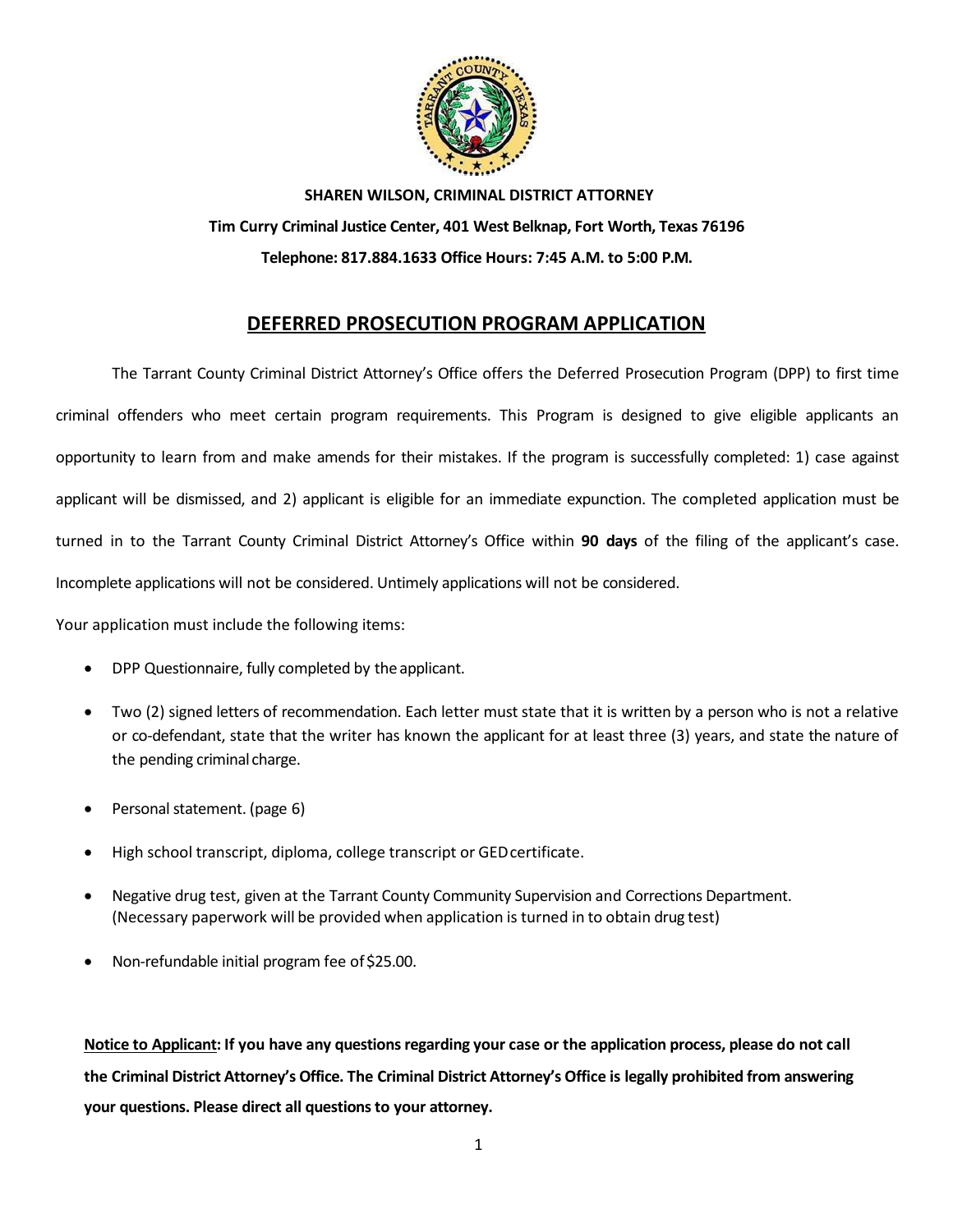#### **DEFERRED PROSECUTION PROGRAM QUESTIONNAIRE**

*The questions on this form are to be answered BY THE APPLICANT, completely and legibly. Answer all questions. Tell the truth. Your responses will be verified through an extensive investigation.*

| 1. | <b>Full Name:</b>                                                                                          |                                                                                                    |              |                                                                                                                                                                                                                                |  |  |
|----|------------------------------------------------------------------------------------------------------------|----------------------------------------------------------------------------------------------------|--------------|--------------------------------------------------------------------------------------------------------------------------------------------------------------------------------------------------------------------------------|--|--|
|    |                                                                                                            | <b>LAST</b>                                                                                        | <b>FIRST</b> | <b>MIDDLE</b>                                                                                                                                                                                                                  |  |  |
|    |                                                                                                            |                                                                                                    |              | Maiden Name: Nickname: Nickname: Nickname: Nickname: Nickname: Nickname: Nickname: Nickname: Nickname: Nickname: Nickname: Nickname: Nickname: Nickname: Nickname: Nickname: Nickname: Nickname: Nickname: Nickname: Nickname: |  |  |
|    |                                                                                                            |                                                                                                    |              | List any other names used:<br><u>List any other names used:</u>                                                                                                                                                                |  |  |
| 2. |                                                                                                            |                                                                                                    |              |                                                                                                                                                                                                                                |  |  |
|    |                                                                                                            |                                                                                                    |              | City: City: City: City: City: City: City: City: City: City: City: City: City: City: City: City: City: City: City: City: City: City: City: City: City: City: City: City: City: City: City: City: City: City: City: City: City:  |  |  |
| 3. |                                                                                                            |                                                                                                    |              | Date of Birth: No. 2014 19: 2014 20: 2014 20: 2014 20: 2014 20: 2014 20: 2014 20: 2014 20: 2014 20: 2014 20: 20                                                                                                                |  |  |
| 4. |                                                                                                            |                                                                                                    |              |                                                                                                                                                                                                                                |  |  |
|    |                                                                                                            |                                                                                                    |              | Social Security Number: Social Security Number: Social Security Number: Social Security Number: Social Security Number: Social Security Number: Social Security Number: Social Security Number: Social Security Number: Social |  |  |
| 5. |                                                                                                            | Driver License, State ID, or Learner's Permit<br><u> 1989 - Johann Barn, mars et al. (b. 1989)</u> |              |                                                                                                                                                                                                                                |  |  |
|    |                                                                                                            |                                                                                                    |              |                                                                                                                                                                                                                                |  |  |
|    |                                                                                                            |                                                                                                    |              |                                                                                                                                                                                                                                |  |  |
|    | If yes, explain:                                                                                           |                                                                                                    |              |                                                                                                                                                                                                                                |  |  |
| 6. |                                                                                                            |                                                                                                    |              | Telephone number (where a message may be left for you):                                                                                                                                                                        |  |  |
| 7. | <b>Email Address:</b>                                                                                      |                                                                                                    |              |                                                                                                                                                                                                                                |  |  |
| 8. | With the exception of this case, have you ever been arrested or placed in jail on suspicion of             |                                                                                                    |              |                                                                                                                                                                                                                                |  |  |
|    | any criminal or traffic violations? Yes / No (circle one) If yes, complete the following:<br><b>CHARGE</b> | <b>CITY &amp; STATE</b>                                                                            | <b>DATE</b>  | <b>POLICE AGENCY</b>                                                                                                                                                                                                           |  |  |
|    |                                                                                                            |                                                                                                    |              |                                                                                                                                                                                                                                |  |  |
|    |                                                                                                            |                                                                                                    |              |                                                                                                                                                                                                                                |  |  |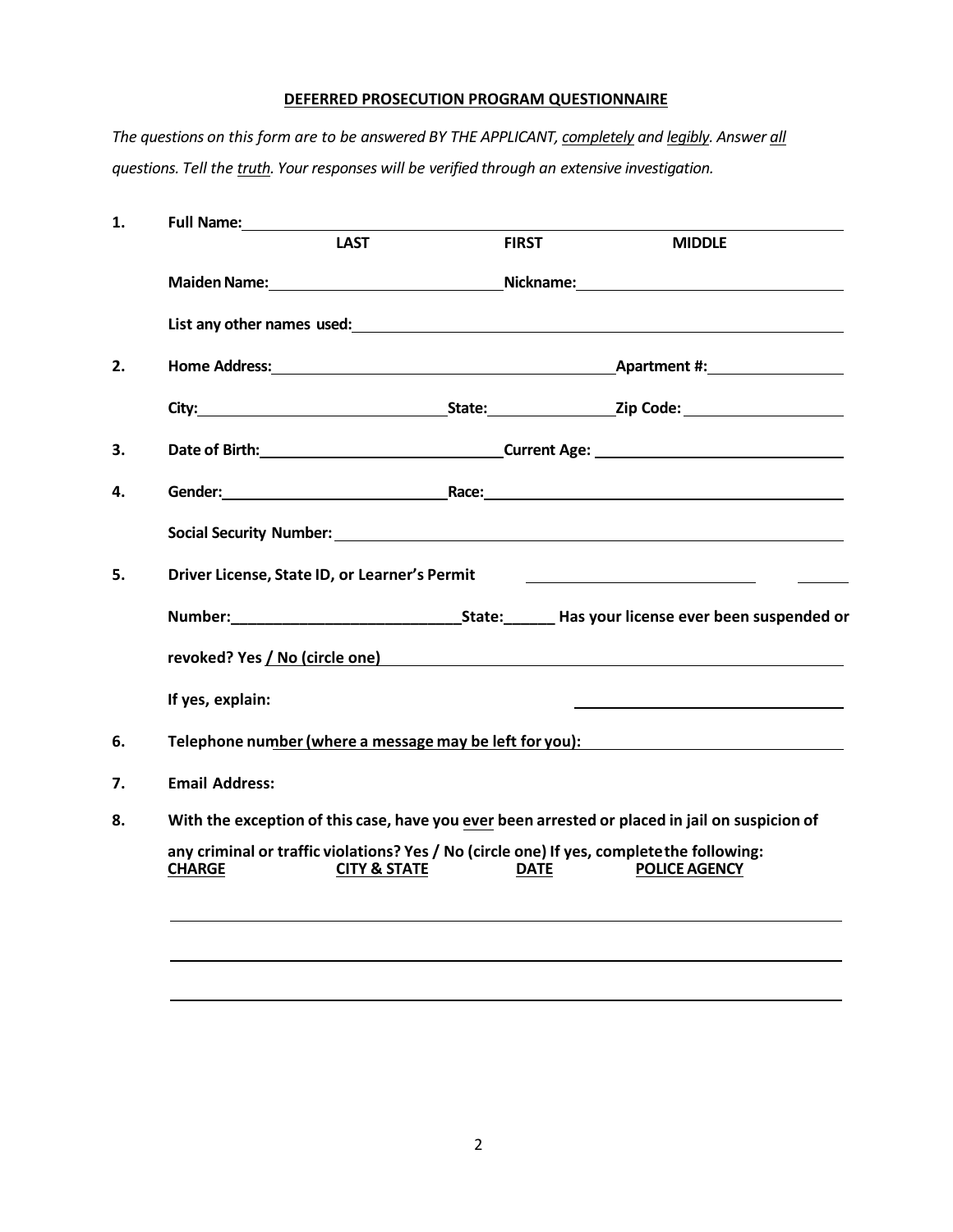| 9.           | Are you currently or have you ever been diagnosed with or been prescribed medication for a      |
|--------------|-------------------------------------------------------------------------------------------------|
|              | mental disease or disorder? Yes / No (circle one) If yes, please explain and list the mediation |
| prescribed:_ |                                                                                                 |

| (A) |                                                                                        |                                                                                                                                                                                                                                |                |  |            |  |  |
|-----|----------------------------------------------------------------------------------------|--------------------------------------------------------------------------------------------------------------------------------------------------------------------------------------------------------------------------------|----------------|--|------------|--|--|
|     |                                                                                        |                                                                                                                                                                                                                                |                |  |            |  |  |
|     |                                                                                        |                                                                                                                                                                                                                                |                |  |            |  |  |
|     |                                                                                        | Title: Duties: Duties:                                                                                                                                                                                                         |                |  |            |  |  |
|     |                                                                                        |                                                                                                                                                                                                                                |                |  |            |  |  |
| (B) |                                                                                        | Past Employer: Note and the state of the state of the state of the state of the state of the state of the state of the state of the state of the state of the state of the state of the state of the state of the state of the |                |  |            |  |  |
|     |                                                                                        |                                                                                                                                                                                                                                |                |  |            |  |  |
|     |                                                                                        | Starting Date: End Date:                                                                                                                                                                                                       |                |  |            |  |  |
|     |                                                                                        |                                                                                                                                                                                                                                |                |  |            |  |  |
|     |                                                                                        |                                                                                                                                                                                                                                |                |  |            |  |  |
|     |                                                                                        |                                                                                                                                                                                                                                |                |  |            |  |  |
|     |                                                                                        | Have you ever used or do you currently use any illegal drugs, such as marijuana, heroin,                                                                                                                                       |                |  |            |  |  |
|     | cocaine, LSD, pills (for which you do not have a prescription) or other hallucinogens? |                                                                                                                                                                                                                                |                |  |            |  |  |
|     |                                                                                        | Yes / No (circle one) If yes, list what drugs, the dates and extent of yourusage:                                                                                                                                              |                |  |            |  |  |
|     |                                                                                        | List all immediate relatives (spouse, parents, siblings, children):                                                                                                                                                            |                |  |            |  |  |
|     | <b>NAME</b>                                                                            | <b>RELATIONSHIP</b>                                                                                                                                                                                                            | <b>ADDRESS</b> |  | <b>AGE</b> |  |  |
|     |                                                                                        |                                                                                                                                                                                                                                |                |  |            |  |  |
|     |                                                                                        |                                                                                                                                                                                                                                |                |  |            |  |  |
|     |                                                                                        |                                                                                                                                                                                                                                |                |  |            |  |  |
|     |                                                                                        |                                                                                                                                                                                                                                |                |  |            |  |  |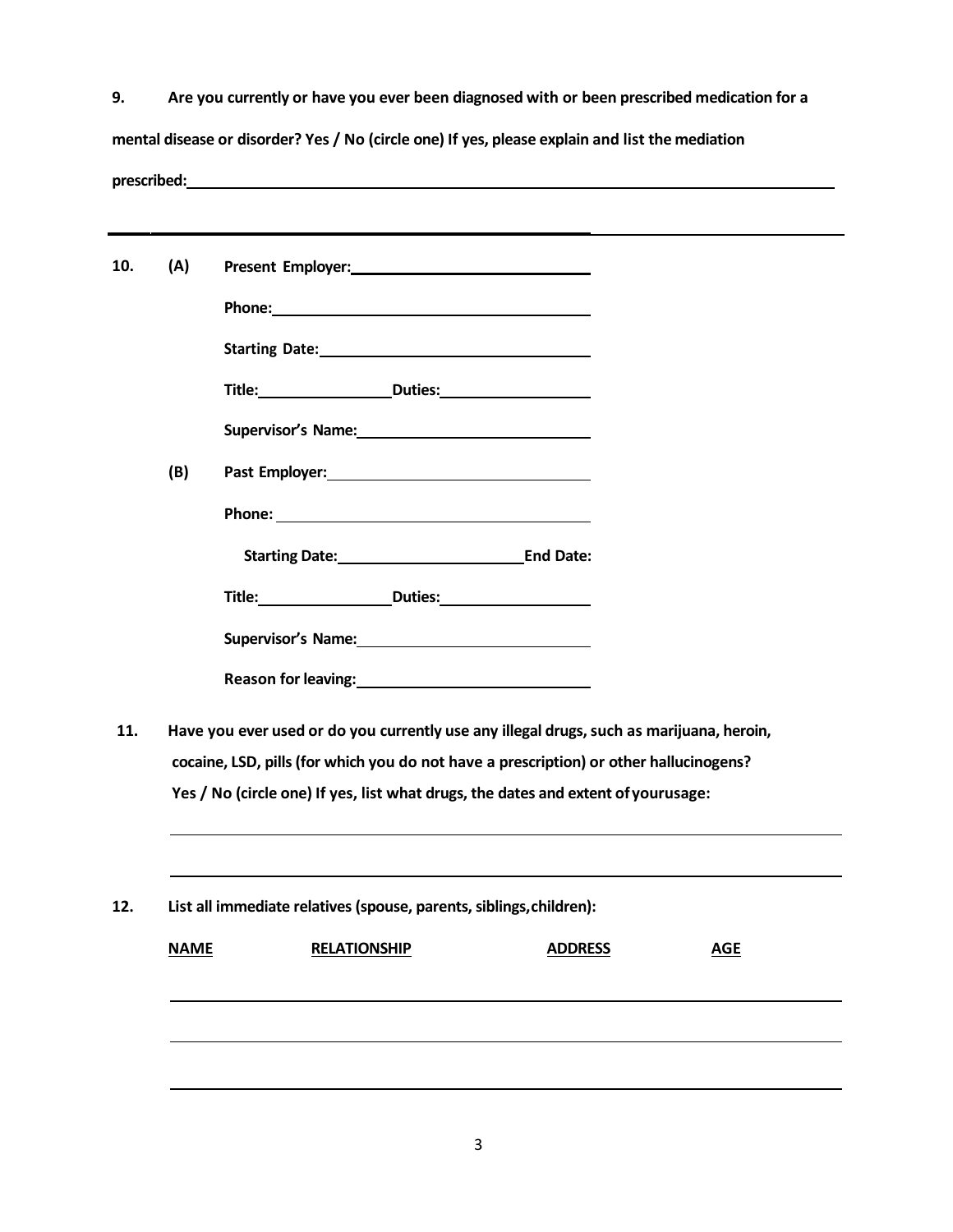|  | Graduated? Yes / No (circle one) If no, state reasons: __________________________ |
|--|-----------------------------------------------------------------------------------|
|  |                                                                                   |
|  |                                                                                   |
|  |                                                                                   |
|  | Major: Major: Minor: Minor: Degree: Major: Degree:                                |
|  |                                                                                   |
|  |                                                                                   |
|  |                                                                                   |
|  |                                                                                   |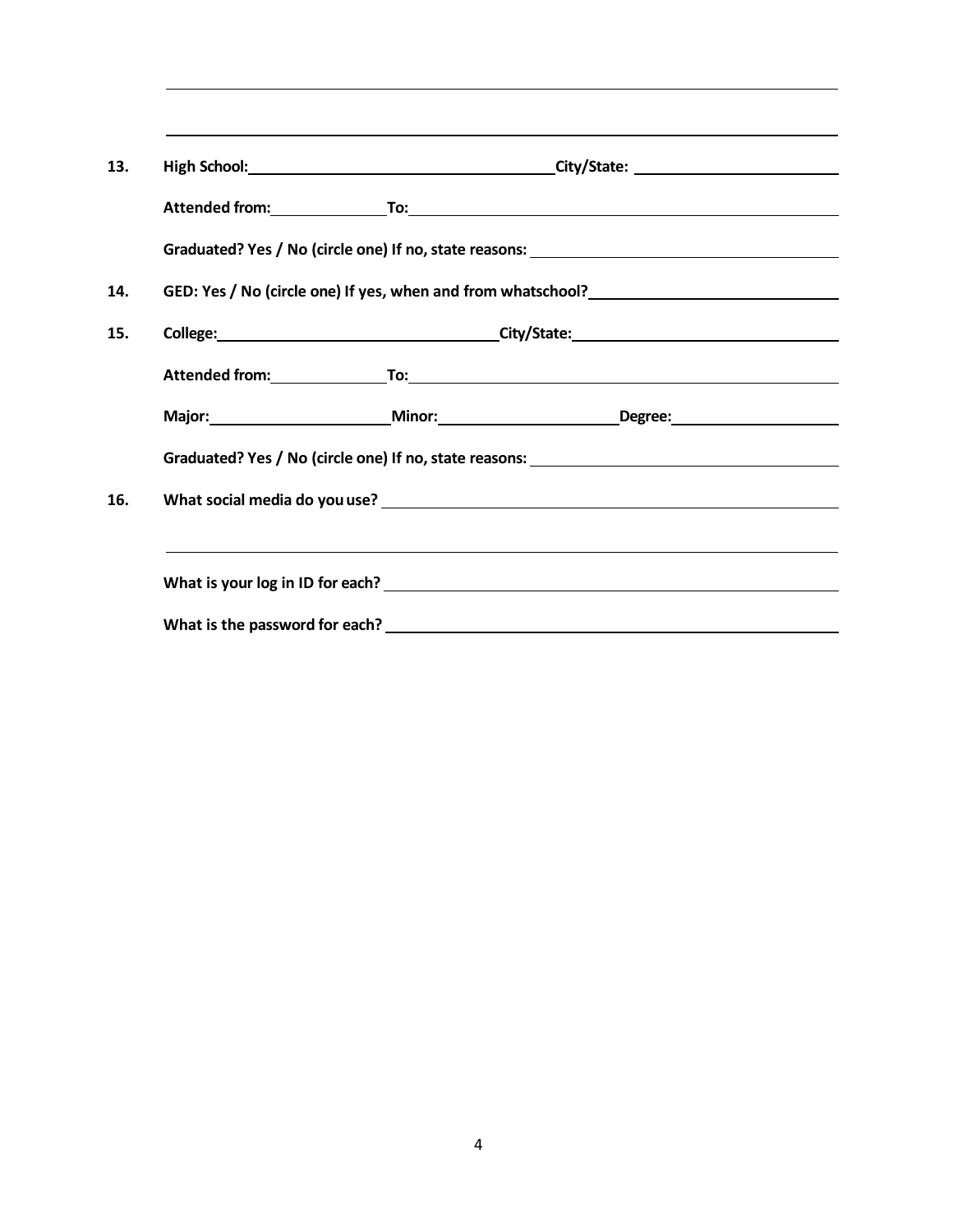#### **CHARACTER REFERENCES**

**Please list the names of the TWO (2) people who have provided reference letters for you. Include the reference letters with your application. A relative or co-defendant may not provide reference letter.**

| 1. |  |                                                                                  |  |  |
|----|--|----------------------------------------------------------------------------------|--|--|
|    |  | Address: _________________________________City/State:___________________________ |  |  |
|    |  | Phone: Number of years known:                                                    |  |  |
|    |  |                                                                                  |  |  |
| 2. |  |                                                                                  |  |  |
|    |  | Address: City/State: City/State: City/State: 2014                                |  |  |
|    |  | Phone: Number of years known: Number of years known:                             |  |  |
|    |  | In what capacity (friend, fellow worker, etc.):                                  |  |  |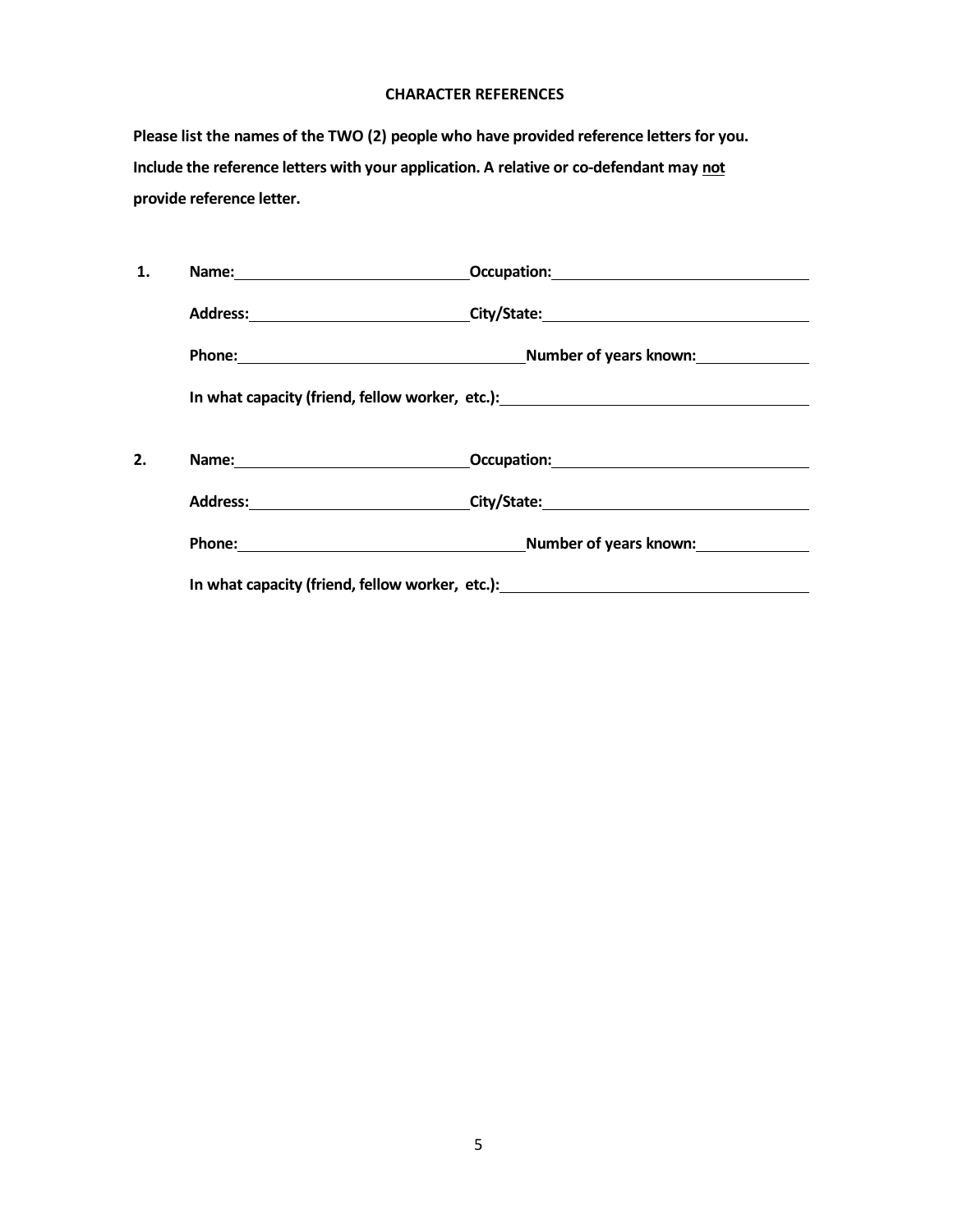#### **PERSONAL STATEMENTS**

**1. Why should you be considered for the DeferredProsecutionProgram?**

**2. What do you hope to learn from thisprogram?**

**3. Use this space for any further information you wish toadd:**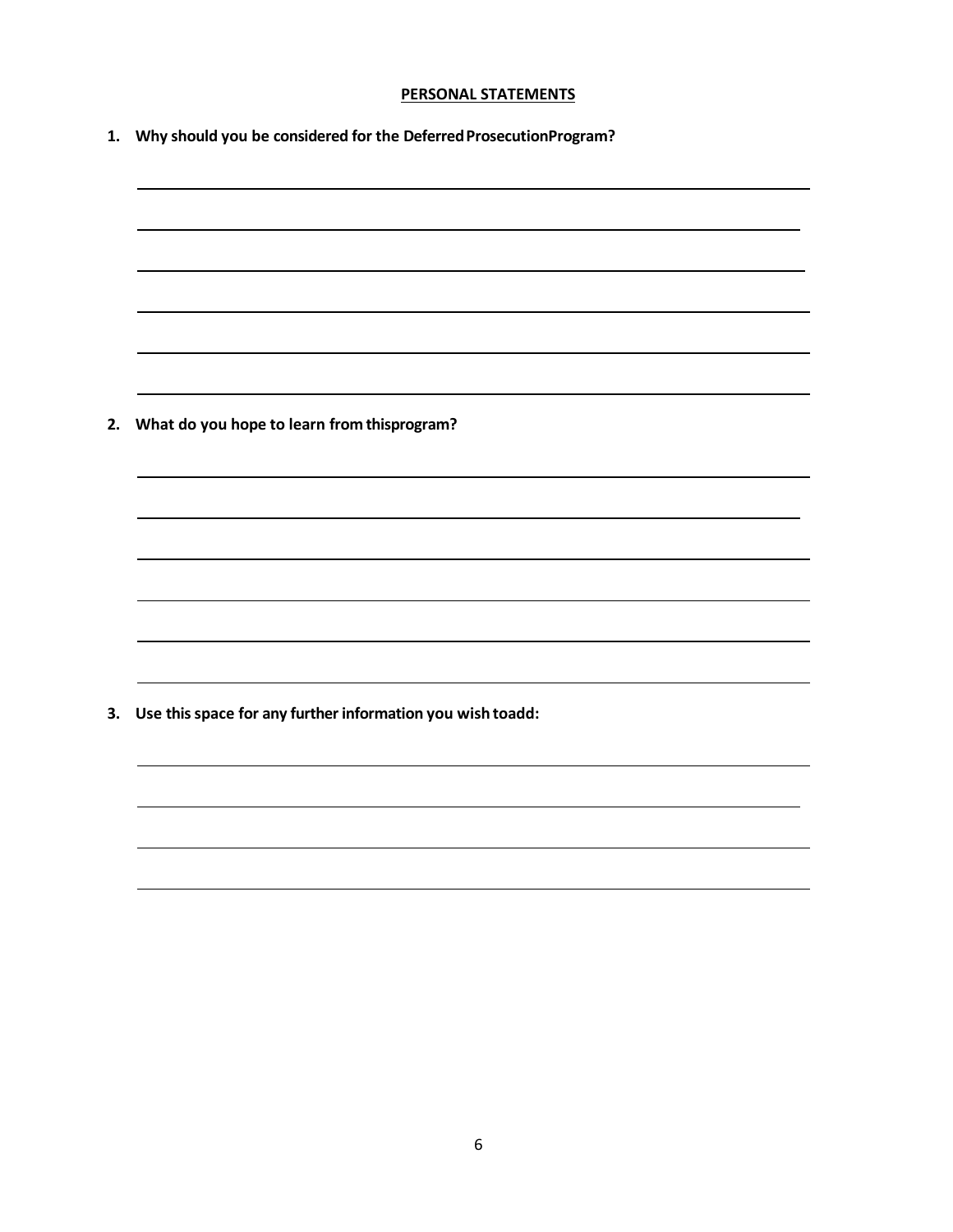#### **CERTIFICATE**

**BEFORE ME, the undersigned Notary Public, in and for the State of Texas, on this day personally** appeared *n n n* **<b>***n n n n n n n n n n n n n n n n n n n n n n n n n n n n n n n* **sworn deposes and says:**

**I swear the answers I gave to each and all of the foregoing questions true and correct.**

**Signature of Applicant**

**SUBSCRIBED AND SWORN to beforeme this \_\_\_\_\_day of \_\_\_\_\_\_\_\_\_\_\_\_\_\_\_\_\_\_\_\_\_\_\_\_\_\_\_\_\_\_\_** 

**Notary in for the State of Texas**

**My commissionExpires:**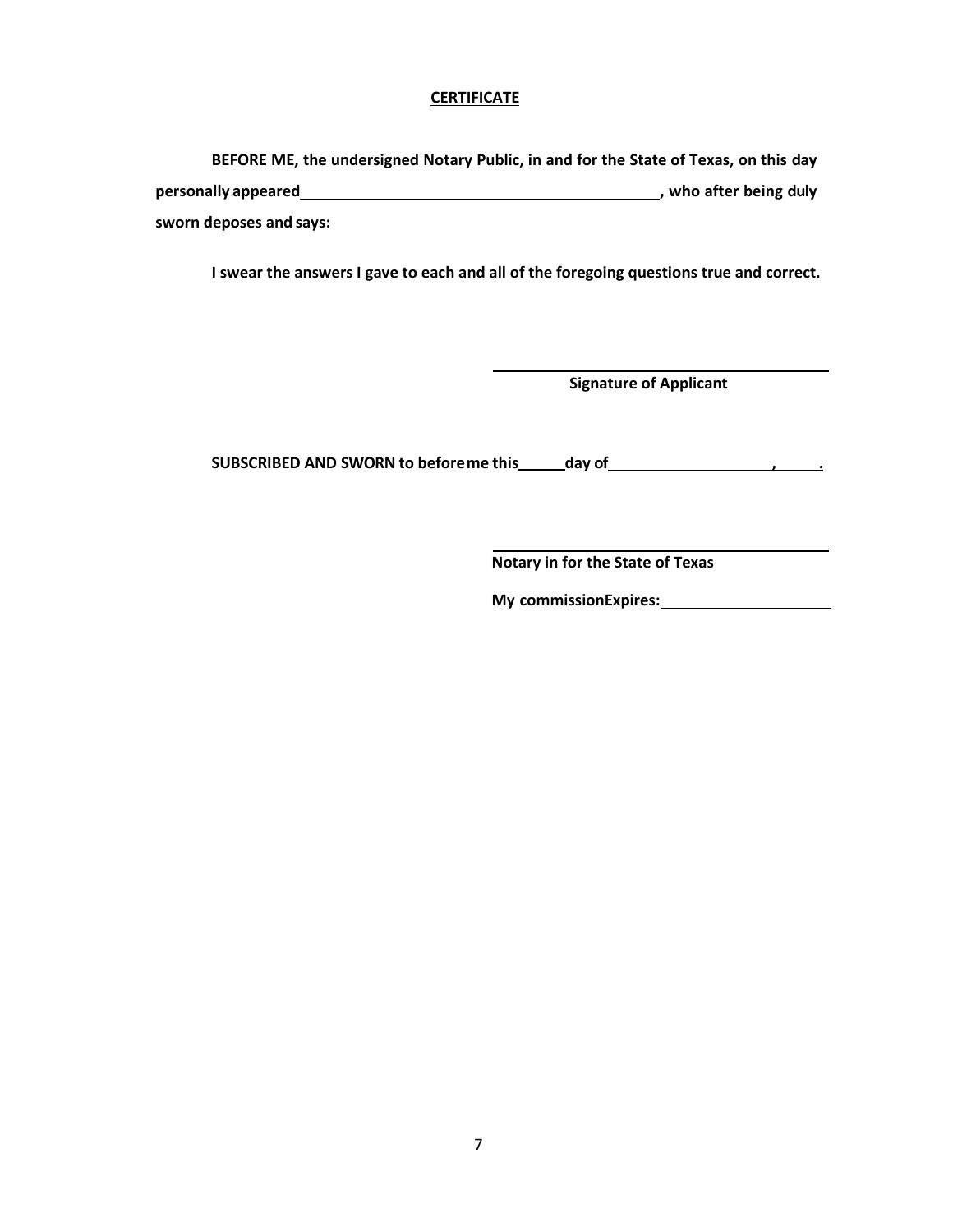|                    | NO. |                              |
|--------------------|-----|------------------------------|
| THE STATE OF TEXAS | ঽ   | IN THE                       |
| VS.                | ২   | <b>COURT</b><br>OF           |
| [DEFENDANT]        | ১   | <b>TARRANT COUNTY, TEXAS</b> |

## **WAIVER OF RIGHTS AND JUDICIAL ADMISSIONS**

I, the Defendant herein, voluntarily and knowingly waive the following rights:

## **Waiver of Right to Counsel**

I understand that, if accepted into the Deferred Prosecution Program, I will be placed on an informal and unofficial probationary period to be determined by the Tarrant County Criminal District Attorney's Office. As part of that program, I will need to communicate with attorneys and staff of the Tarrant County Criminal District Attorney's Office. I also understand that I have a right to counsel under the United States and Texas Constitutions. After being fully informed of my rights, I hereby waive my Constitutional rights to counsel to the extent necessary for participation in the Program so that I can communicate with attorneys and staff members of the Tarrant County Criminal District Attorney's Office outside the presence of my attorney.

(initials)

## **Waiver of Right to a Speedy Trial**

I understand that I have the absolute right to a speedy trial under the United States and Texas Constitutions and under the Texas Code of Criminal Procedure. After being fully informed of my rights, I believe that a speedy trial is not in my best interest and I hereby waive my Constitutional and statutory rights to a speedy trial. I further waive any right to move for discharge under the speedy trial provision prior totrial.

(initials)

## **Waiver of Right to an Indictment**

I understand that I have the right to an indictment by a grand jury in a felony case. After being fully informed of my rights, I believe that an indictment is not in my best interest and I hereby waive my right to a grand jury indictment.

(initials)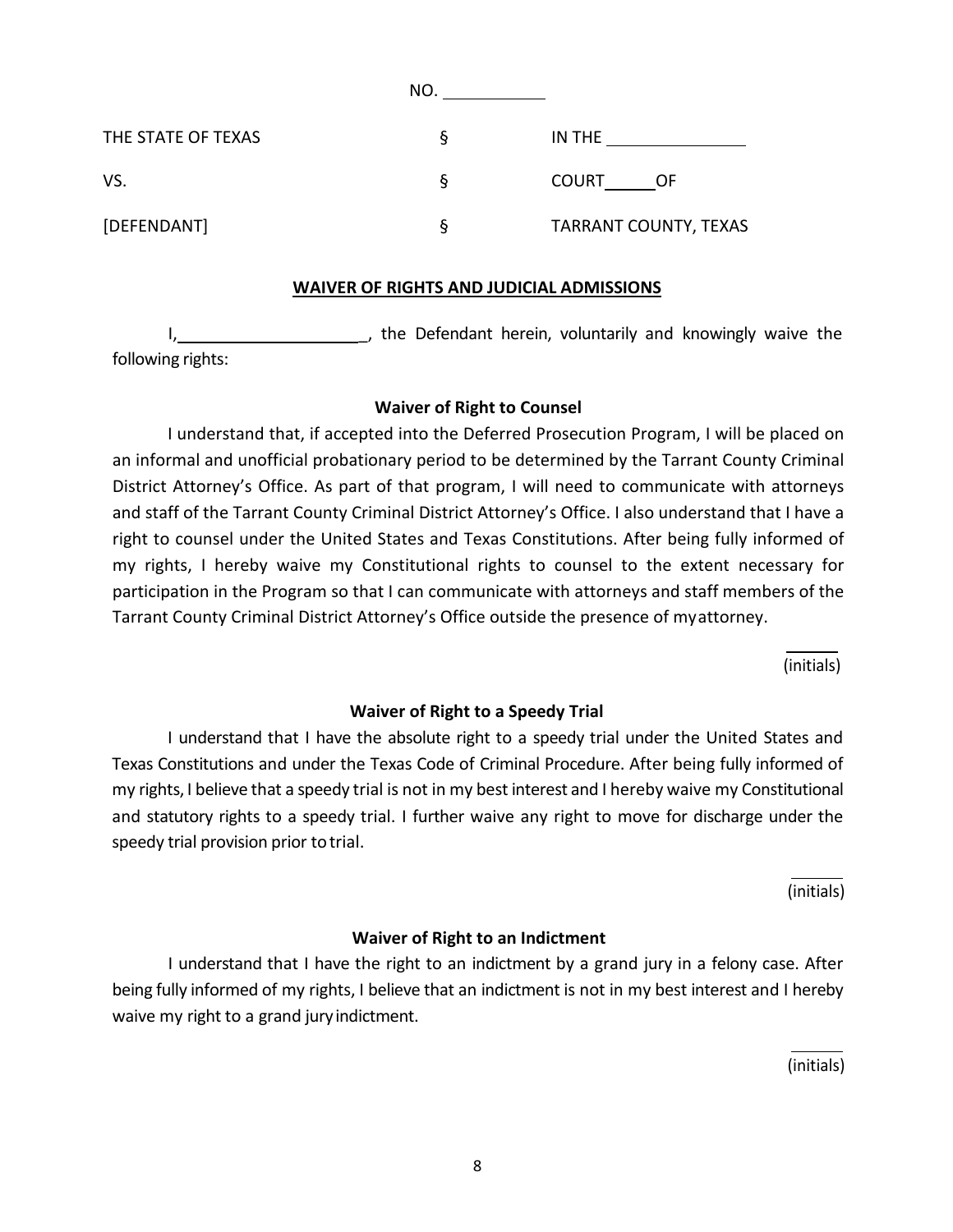# **Waiver of Right to Confront and Cross-Examine Witnesses**

I understand that I have the right to confront and cross-examine witnesses against me under the United States and Texas Constitutions and under the Texas Code of Criminal Procedure. After being fully informed of my rights, I hereby waive my Constitutional and statutory rights to confront and cross- examine witnesses against me. If I am charged with possession of marihuana, a dangerous drug or any other controlled substance, I specifically waive my right to confront witnesses to the possession or testing of the drugs, and my right to contest any drug testing results related to this charge. <u>\_\_\_\_\_\_\_\_\_\_\_\_\_\_\_\_\_\_\_\_\_\_\_\_</u>

(initials)

## **Waiver of Right to Remain Silent**

I understand that I have the right to remain silent and notto be compelled to give evidence against myself under the United States and Texas Constitutions and under the Texas Code of Criminal Procedure. After being fully informed of my rights, I hereby waive my Constitutional and statutory right to remain silent and not to be compelled to give evidence against myself. I understand that any judicial confession, admission or stipulation may be admitted against me in a court of law and may serve as a legally binding confession to the offense  $\circ$  f

(initials)

# **Judicial Confession, Admission and Stipulation of Evidence**

I, by my signature below, and after being fully advised of my rights connected with this case and the consequences of waiving those rights by my attorney of record,

| do admit that, in Tarrant County, on or about the               |    |
|-----------------------------------------------------------------|----|
| did commit the offense of                                       | am |
| guilty of the instant offense and all lesser included offenses. |    |

(initials)

# **Waiver of Additional Drug Testing**

I specifically waive any drug testing related to this case; and admit and stipulate that the substance in my possession was

(initials)